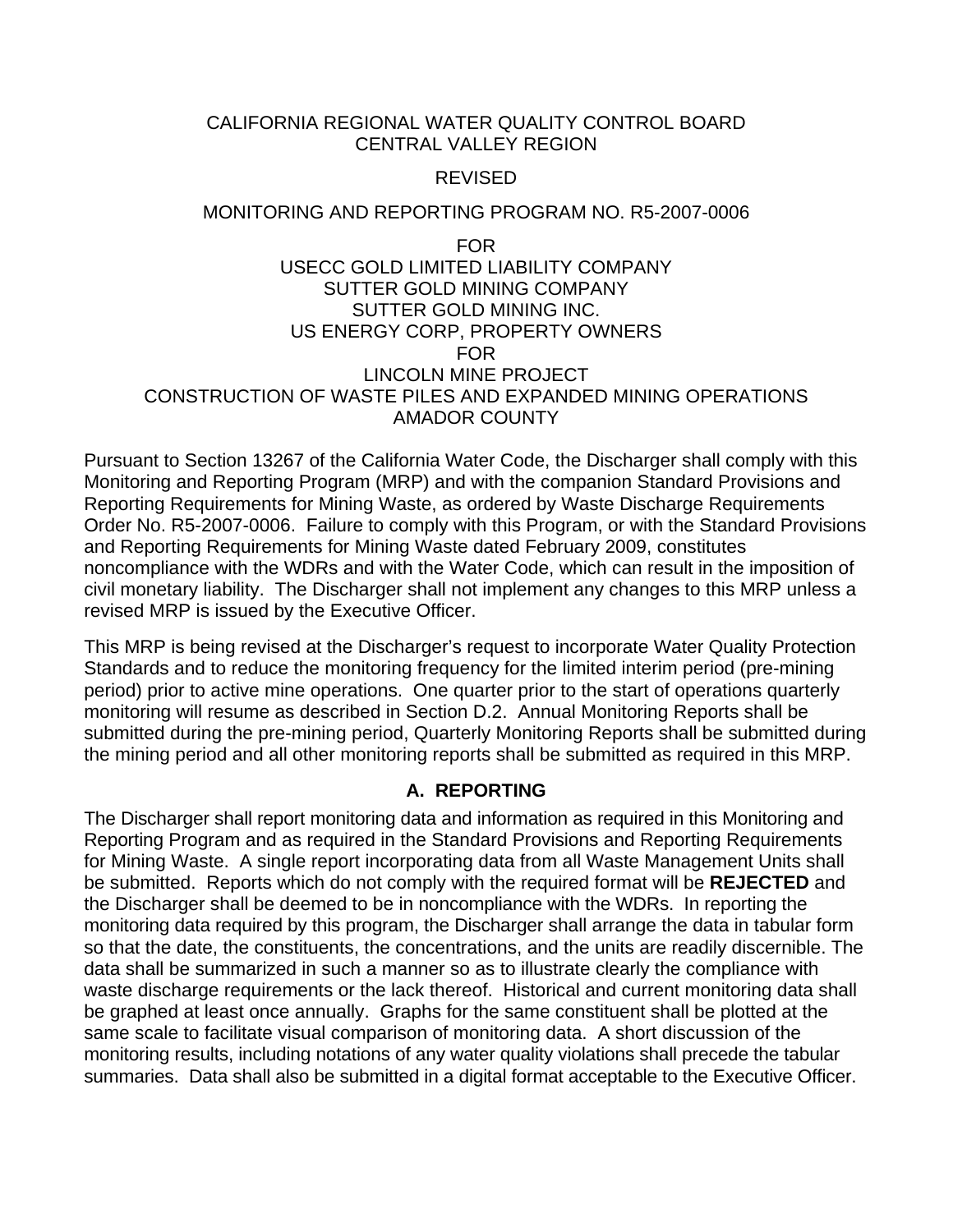REVISED MONITORING AND REPORTING PROGRAM NO. R5-2007-0006 -2- USECC GOLD LIMITED LIABILITY COMPANY, SUTTER GOLD MINING COMPANY, SUTTER GOLD MINING CO., U.S. ENERGY CORP., AND PROPERTY OWNERS LINCOLN MINE PROJECT AMADOR COUNTY

Method detection limits and practical quantitation limits shall be reported. All peaks shall be reported, including those which cannot be quantified and/or specifically identified. Field and laboratory tests shall be reported in the quarterly monitoring reports. The results of any monitoring done more frequently than required at the locations specified herein shall be reported to the Board.

# **B. REQUIRED MONITORING REPORTS AND SUBMITTAL DATES**

## **1. Quarterly Groundwater, Vadose Zone, Leachate and Surface Water, Monitoring Reports**

All Quarterly monitoring reports shall include all water quality data and observation collected during the reporting period and submitted per the **Reporting Due Dates** in Section B.6. of this Monitoring and Reporting Program. At a minimum the sampling and data collection required in Section D of this Monitoring and Reporting Program, as well as that required in the Standard Provisions and Reporting Requirements for Mining Waste (2009) and the Waste Discharge Requirements shall be reported.

# **2. Annual Monitoring Summary Report**

The Discharger shall submit an Annual Monitoring Summary Report to the Board covering the previous monitoring year. The annual report shall contain the information specified in Standard Provisions and Reporting Requirements for Mining Waste (2009), Section VIII.B. "*Reports to be Filed with the Board*."

# **3. Facility Monitoring Report**

Annually, prior to the anticipated rainy season, but no later than **30 September**, the Discharger shall conduct an inspection of the facility. The inspection shall assess damage to the drainage control system, groundwater monitoring equipment (including wells, etc.), and shall include the Standard Observations contained in Section XII.S of the Standard Provisions and Reporting Requirements for Mining Waste (2009).

# **4. Response to a Release**

If the Discharger determines that there is significant statistical evidence of a release (i.e. the initial statistical comparison or non-statistical comparison indicates, for any Constituent of Concern or Monitoring Parameter, that a release is tentatively identified), the Discharger shall **immediately** notify the Board verbally as to the Monitoring Point(s) and constituent(s) or parameter(s) involved, shall provide written notification by certified mail within **seven days** of such determination and shall implement the Response to Release section of the Standard Provisions and Reporting Requirements for Mining Waste (2009).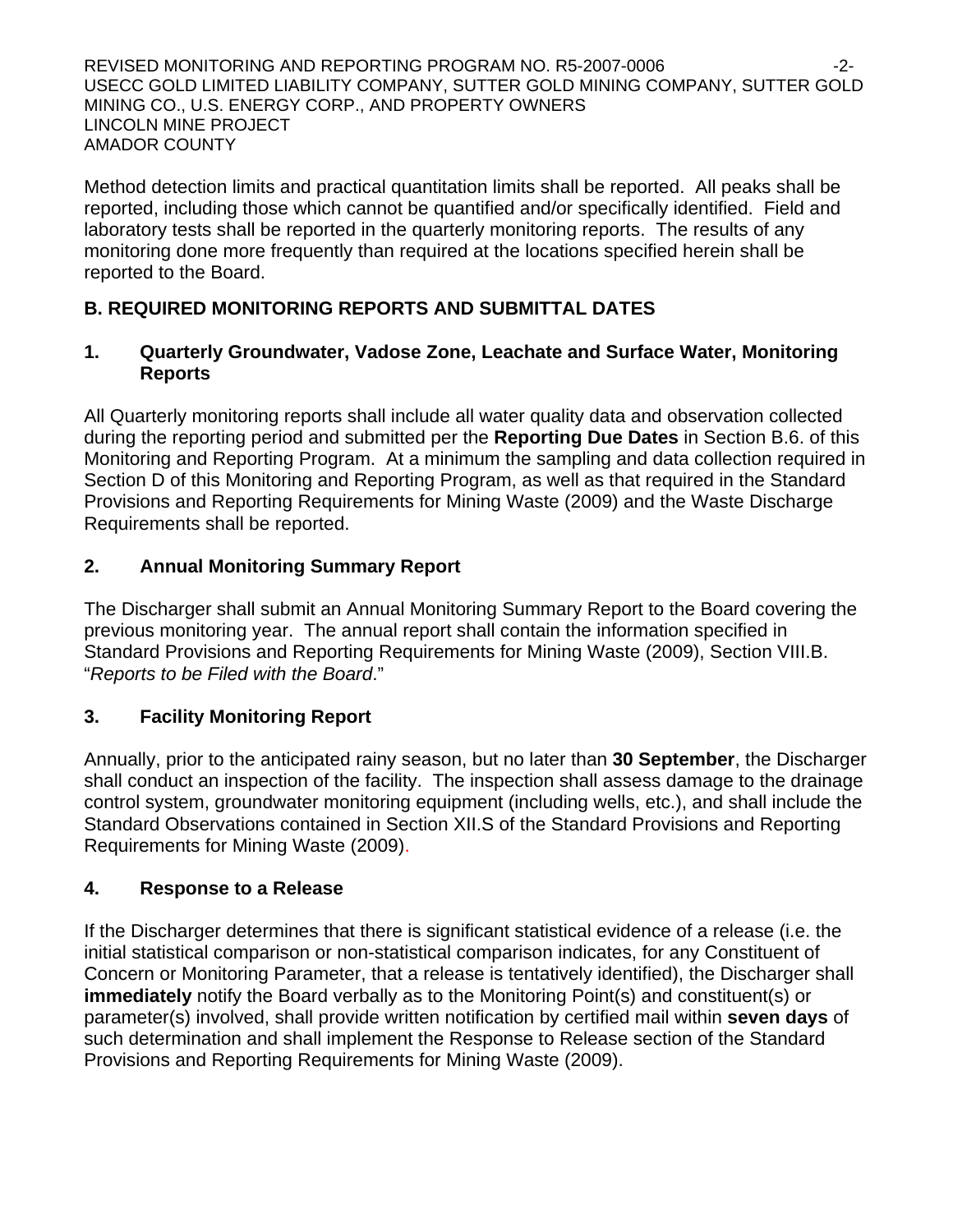REVISED MONITORING AND REPORTING PROGRAM NO. R5-2007-0006 -3-USECC GOLD LIMITED LIABILITY COMPANY, SUTTER GOLD MINING COMPANY, SUTTER GOLD MINING CO., U.S. ENERGY CORP., AND PROPERTY OWNERS LINCOLN MINE PROJECT AMADOR COUNTY

## **5. Water Quality Protection Standard Report**

Any proposed changes in in monitoring locations, statistical methods or concentration limits for a constituent of concern or monitoring parameter a Water Quality Protection Standard Report shall be submitted and include the information required in Section C.1 of this Monitoring Reporting Program. Any changes to Water Quality Protection Standards shall be approved by the Executive Officer in a Revised Monitoring and Reporting Program.

## **6. Submittal Dates**

| <b>Reporting Type</b> | <b>Sampling Frequency</b><br>and Data Reported | <b>Reporting Period</b>                                                                             | <b>Report Date Due</b>                          |
|-----------------------|------------------------------------------------|-----------------------------------------------------------------------------------------------------|-------------------------------------------------|
| Quarterly             | Daily, Weekly,<br><b>Monthly and Quarterly</b> | 1 January – 31 March<br>1 April $-30$ June<br>1 July $-30$ September<br>1 October $-31$<br>December | 30 April<br>31 July<br>31 October<br>31 January |

| Annual Monitoring Summary Report – includes the pre-mining<br><b>Annual Monitoring Reports</b> | 31 January         |
|------------------------------------------------------------------------------------------------|--------------------|
| <b>Facility Monitoring Report</b>                                                              | <b>15 November</b> |
| <b>Response to a Release</b>                                                                   | as necessary       |
| <b>Water Quality Protection Standard Report</b>                                                | as necessary       |

## **C. WATER QUALITY PROTECTION STANDARD AND COMPLIANCE PERIOD**

## **1. Water Quality Protection Standard Report**

For the Surface Fill Unit, the Waste Rock Pile and the Underground Workings, the Water Quality Protection Standard shall consist of all constituents of concern, the concentration limit for each constituent of concern, the point of compliance, and all water quality monitoring points.

The Water Quality Protection Standard for naturally occurring waste constituents consists of the constituents of concern, the concentration limits, and the point of compliance and all monitoring points. The Executive Officer shall review and approve the Water Quality Protection Standard or any modification thereto, for each monitored medium.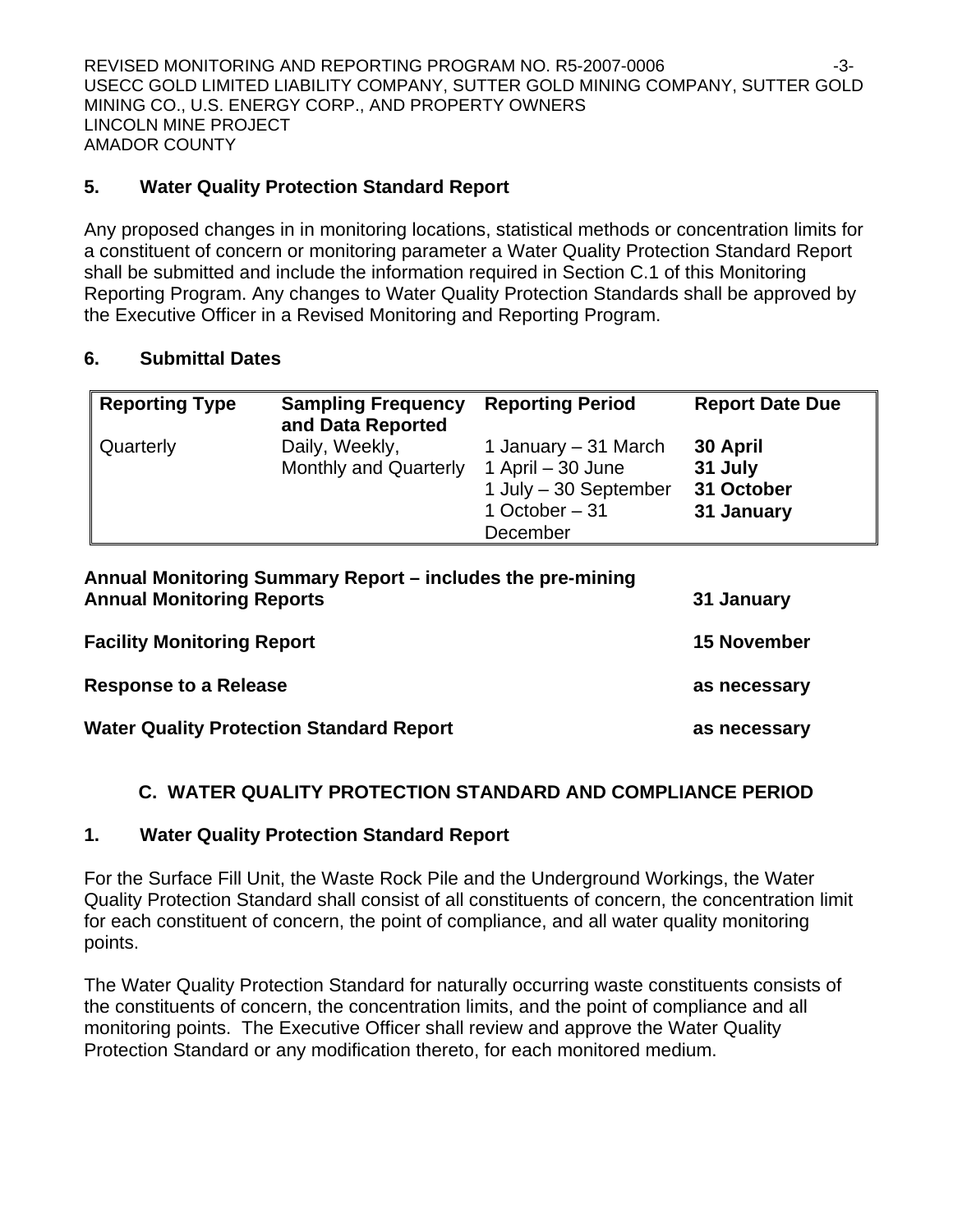The report shall:

- a. Identify **all distinct bodies of surface and groundwater** that could be affected in the event of a release from a Unit or portion of a Unit. This list shall include at least the uppermost aquifer and any permanent or ephemeral zones of perched groundwater underlying the facility.
- b. Include a map showing the data collection points for the surface water monitoring program, groundwater monitoring program, and the unsaturated zone monitoring program. The map shall include the point of compliance in accordance with §20405 of Title 27.
- c. Evaluate the perennial direction(s) of groundwater movement within the uppermost groundwater zone(s).

 If subsequent sampling of the background monitoring point(s) indicates significant water quality changes due to either seasonal fluctuations or other reasons unrelated to waste management activities at the site, the Discharger may request modification of the Water Quality Protection Standard.

# **2. Constituents of Concern**

 The constituents of concern include all the waste constituents, their reaction products, and hazardous constituents that are reasonably expected to be in or derived from waste contained in the Unit. The constituents of concern for all Units at the facility are those listed in Tables 2 and 3 for the specified monitored medium.

# **Monitoring Parameters**

Monitoring parameters are constituents of concern that are the waste constituents, reaction products, hazardous constituents, and physical parameters that provide a reliable indication of a release from a Unit. The monitoring parameters for all Units are those listed in Tables 1 through 5 for the specified monitored medium.

# **3. Concentration Limits**

 For a naturally occurring constituent of concern, the concentration limit for each constituent of concern shall be determined as follows:

- a. By calculation in accordance with a statistical method pursuant to §20415 of Title 27; or
- b. By an alternate statistical method acceptable to the Executive Officer in accordance with §20415 of Title 27.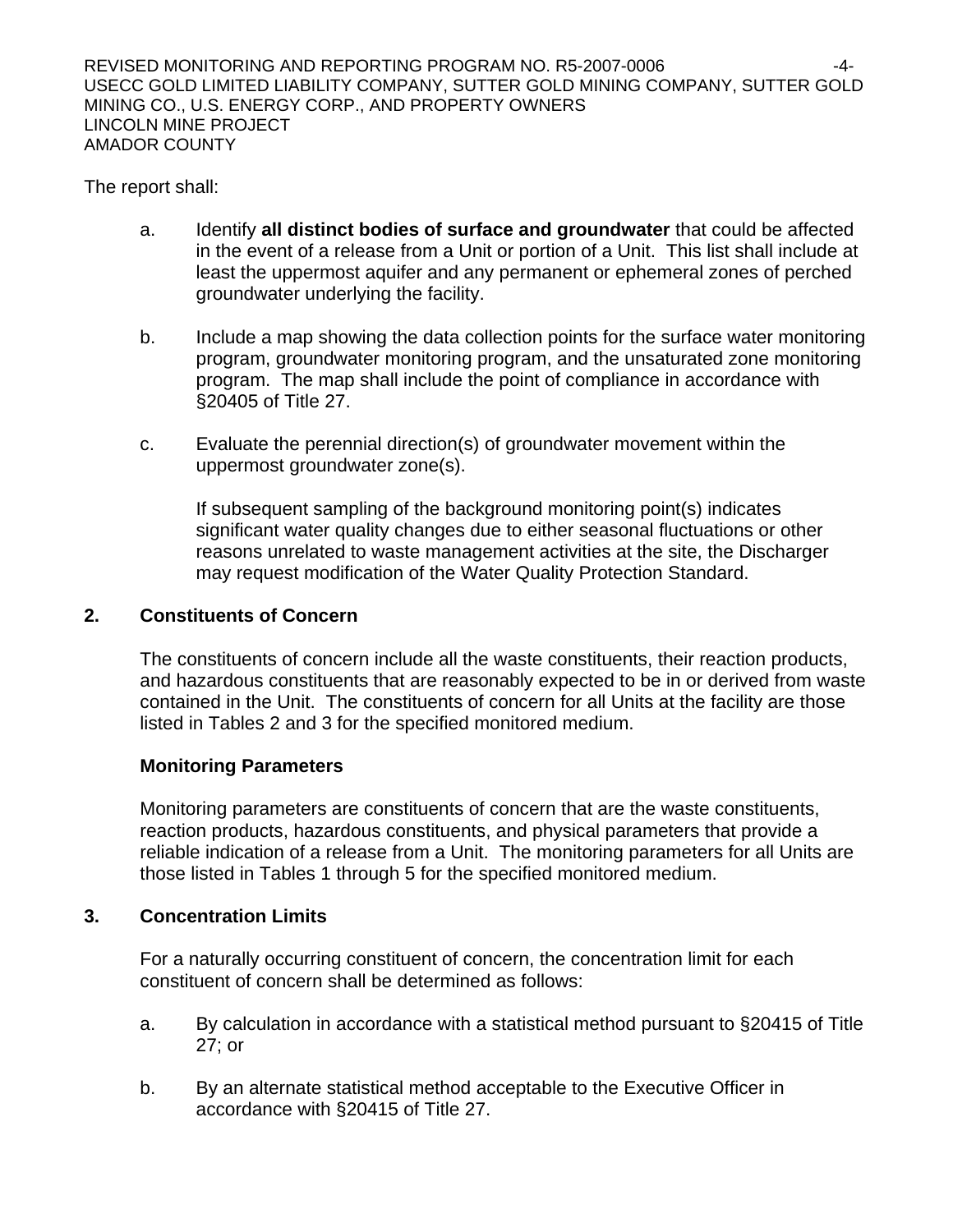Table 5 and 6 show intra-well concentration limits for the Waste Rock Pile and Surface Fill Unit groundwater monitoring wells, respectively.

## **4. Point of Compliance**

 The point of compliance for the water standard at each Unit is a vertical surface located at the hydraulically downgradient limit of the Unit that extends through the uppermost aquifer underlying the Unit.

# **D. MONITORING**

The Discharger shall comply with the monitoring program provisions of Title 27 for groundwater, surface water, and the unsaturated zone, in accordance with Monitoring Specifications in Standard Provisions and Reporting Requirements for Mining Waste (2009). Detection monitoring for a new facility or a new Unit shall be installed, operational, and one year of monitoring data collected **prior to** the discharge of wastes. The Waste Rock Pile and Surface Fill Unit at Lincoln Mine have completed this task. A minimum of 8 samples should be used to develop background concentrations for COCs. All monitoring shall be conducted in accordance with a Sample Collection and Analysis Plan, which includes quality assurance/quality control standards, that is acceptable to the Executive Officer.

All point of compliance monitoring wells established for the detection monitoring program shall constitute the monitoring points for the groundwater Water Quality Protection Standard. All detection monitoring program groundwater monitoring wells, unsaturated zone monitoring devices, leachate, and surface water monitoring points shall be sampled and analyzed for monitoring parameters and constituents of concern as indicated and listed in Tables 2 and 3.

Method detection limits and practical quantitation limits shall be reported. All peaks shall be reported, including those which cannot be quantified and/or specifically identified. Specific metals shall be analyzed in accordance with the methods listed in Table 4.

The Discharger may, with the approval of the Executive Officer, use alternative analytical test methods, including new USEPA approved methods, provided the methods have method detection limits equal to or lower than the analytical methods specified in this Monitoring and Reporting Program.

# **1. Waste Discharge Monitoring**

The Discharger shall monitor all wastes discharged to the Surface Fill Unit on a monthly basis and report the results in the quarterly Detection Monitoring Reports: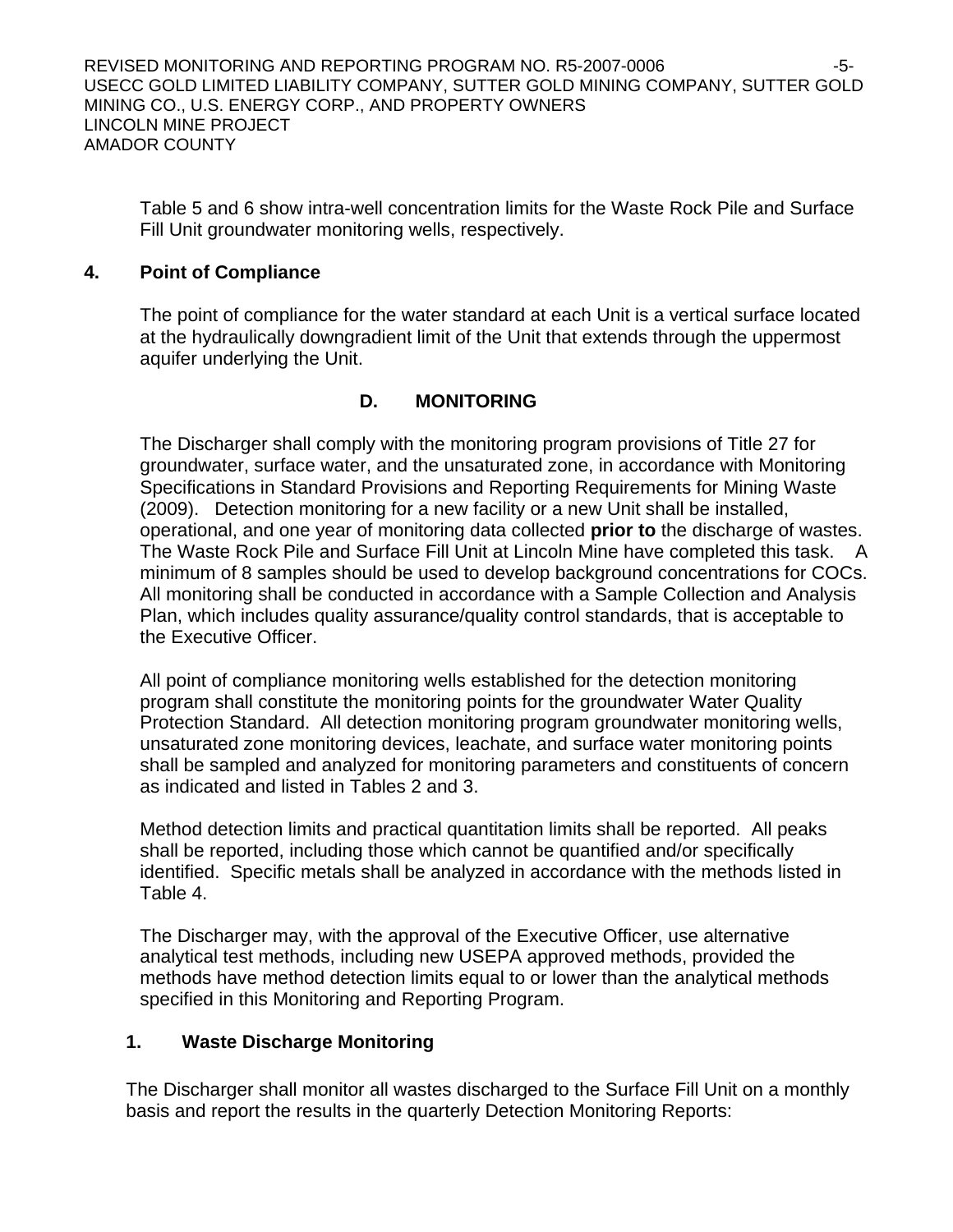REVISED MONITORING AND REPORTING PROGRAM NO. R5-2007-0006 -6- USECC GOLD LIMITED LIABILITY COMPANY, SUTTER GOLD MINING COMPANY, SUTTER GOLD MINING CO., U.S. ENERGY CORP., AND PROPERTY OWNERS LINCOLN MINE PROJECT AMADOR COUNTY

| <b>Table 1 - Waste Discharge Monitoring</b> |              |           |  |  |  |
|---------------------------------------------|--------------|-----------|--|--|--|
| Parameters                                  | Units        | Frequency |  |  |  |
| Quantity Discharged                         | tons         | Monthly   |  |  |  |
| Remaining Capacity                          | acre-feet    | Monthly   |  |  |  |
| Minimum Freeboard                           | Ft. & Tenths | Monthly   |  |  |  |

## **2. Groundwater**

r.

The Discharger shall operate and maintain a groundwater monitoring system that complies with the applicable provisions of §20415 of Title 27 in accordance with a Monitoring Program approved by the Executive Officer. The Discharger shall collect, preserve, and transport groundwater samples in accordance with the approved Sample Collection and Analysis Plan.

The Discharger shall determine the groundwater flow rate and direction beneath and around the WMUs. The results shall be reported quarterly.

Hydrographs of each well shall be submitted showing the elevation of groundwater with respect to the elevations of the top and bottom of the screened interval and the elevation of the pump intake. Hydrographs of each well shall be prepared quarterly and submitted annually.

Groundwater samples shall be collected from the point-of-compliance wells, background wells, and any additional wells added as part of the approved groundwater monitoring system. Samples shall be collected and analyzed for the monitoring parameters and frequencies specified in Table 2. During the pre-mining period samples will be collected annually, and during the mining period quarterly. The mining period shall begin at least one quarter (3 months) prior to any discharge of mining waste to any Waste Management Unit.

The monitoring parameters shall also be evaluated each reporting period with regards to the cation/anion balance, and the results shall be graphically presented using a Piper graph, a Stiff diagram, or a Schueller plot.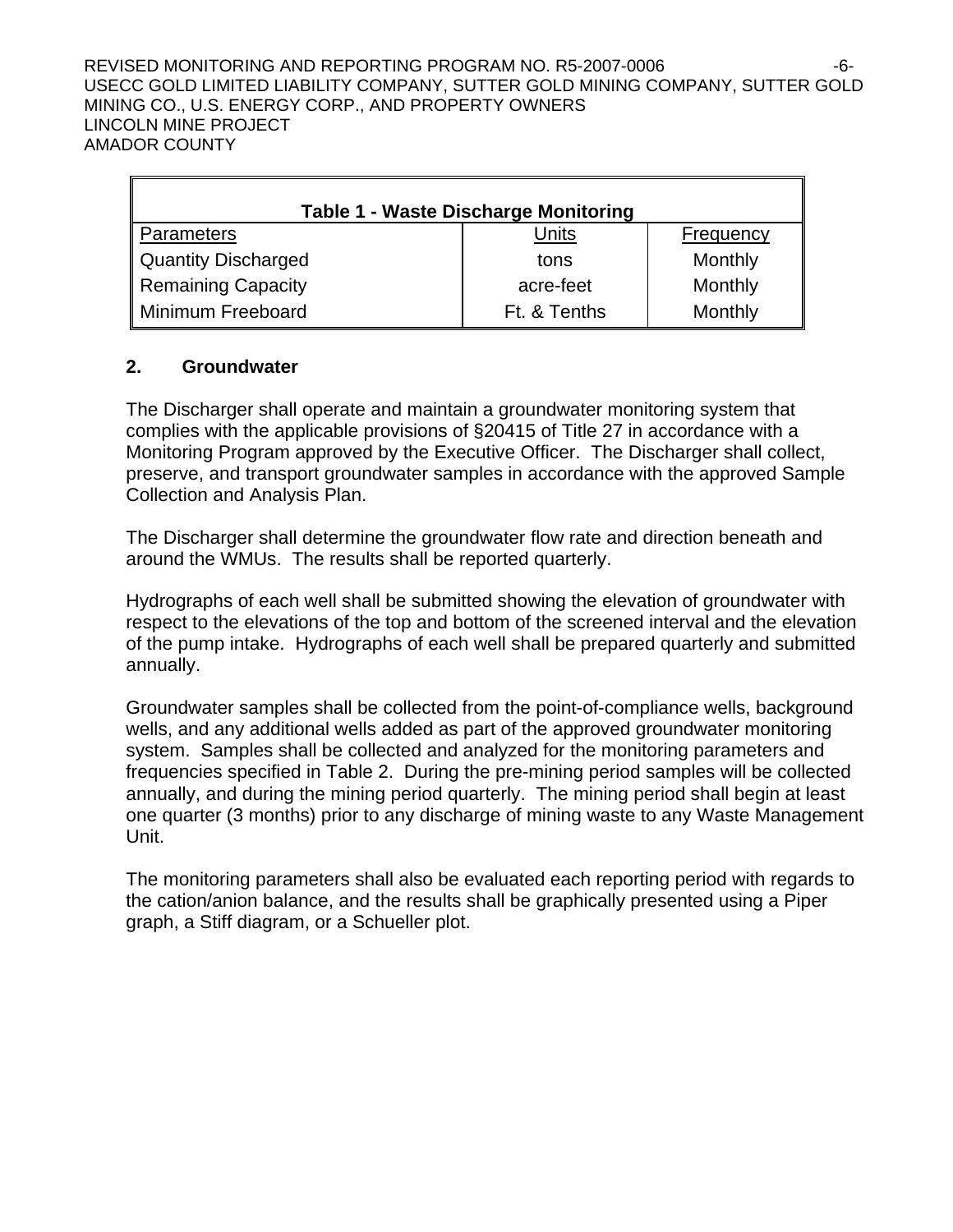#### REVISED MONITORING AND REPORTING PROGRAM NO. R5-2007-0006 -7-USECC GOLD LIMITED LIABILITY COMPANY, SUTTER GOLD MINING COMPANY, SUTTER GOLD MINING CO., U.S. ENERGY CORP., AND PROPERTY OWNERS LINCOLN MINE PROJECT AMADOR COUNTY

 $\overline{\mathbf{u}}$ 

| <b>Table 2 - Groundwater Monitoring</b> |                        |                          |  |  |  |
|-----------------------------------------|------------------------|--------------------------|--|--|--|
|                                         |                        |                          |  |  |  |
| <b>Parameters</b>                       | <b>Units</b>           | Pre-mining/Mining        |  |  |  |
|                                         |                        | <b>Frequency</b>         |  |  |  |
| <b>Field Parameter</b>                  |                        |                          |  |  |  |
| <b>Groundwater Elevation</b>            | Ft., & hundredths, MSL | Annually/Quarterly       |  |  |  |
| Temperature                             |                        | Annually/Quarterly       |  |  |  |
| <b>Specific Conductance</b>             | umhos/cm               | Annually/Quarterly       |  |  |  |
| рH                                      | pH number              | Annually/Quarterly       |  |  |  |
| <b>Monitoring Parameters</b>            |                        |                          |  |  |  |
| <b>Total Dissolved Solids</b>           | mg/L                   | Annually/Quarterly       |  |  |  |
| <b>Total Alkalinity</b>                 | mg/L                   | Annually/Quarterly       |  |  |  |
| <b>Total Hardness</b>                   | mg/L                   | Annually/Quarterly       |  |  |  |
| <b>Bicarbonate</b>                      | $\mu$ g/L              | Annually/Quarterly       |  |  |  |
| Chloride                                | mg/L                   | Annually/Quarterly       |  |  |  |
| Arsenic                                 | mg/L                   | Annually/Quarterly       |  |  |  |
| Aluminum                                | mg/L                   | Annually/Quarterly       |  |  |  |
| <b>Barium</b>                           | mg/L                   | <b>AnnuallyQuarterly</b> |  |  |  |
| Cadmium                                 | mg/L                   | Annually/Quarterly       |  |  |  |
| Chromium                                | mg/L                   | Annually/Quarterly       |  |  |  |
| Copper                                  | mg/L                   | Annually/Quarterly       |  |  |  |
| Lead                                    | mg/L                   | Annually/Quarterly       |  |  |  |
| Manganese                               | mg/L                   | Annually/Quarterly       |  |  |  |
| Mercury                                 | mg/L                   | Annually/Quarterly       |  |  |  |
| <b>Nickel</b>                           | mg/L                   | Annually/Quarterly       |  |  |  |
| Vanadium                                | mg/L                   | Annually/Quarterly       |  |  |  |
| Zinc                                    | mg/L                   | Annually/Quarterly       |  |  |  |
| Selenium                                | mg/L                   | Annually/Quarterly       |  |  |  |
| Thallium                                | mg/L                   | Annually/Quarterly       |  |  |  |
| <b>Sulfate</b>                          | mg/L                   | Annually/Quarterly       |  |  |  |
| Nitrate - Nitrogen                      | mg/L                   | Annually/Quarterly       |  |  |  |
| Magnesium                               | mg/L                   | Annually/Quarterly       |  |  |  |
| Calcium                                 | mg/L                   | Annually/Quarterly       |  |  |  |
| Sodium                                  | mg/L                   | Annually/Quarterly       |  |  |  |
| Potassium                               | mg/L                   | Annually/Quarterly       |  |  |  |
| Perchlorate                             | mg/L                   | Annually/Quarterly       |  |  |  |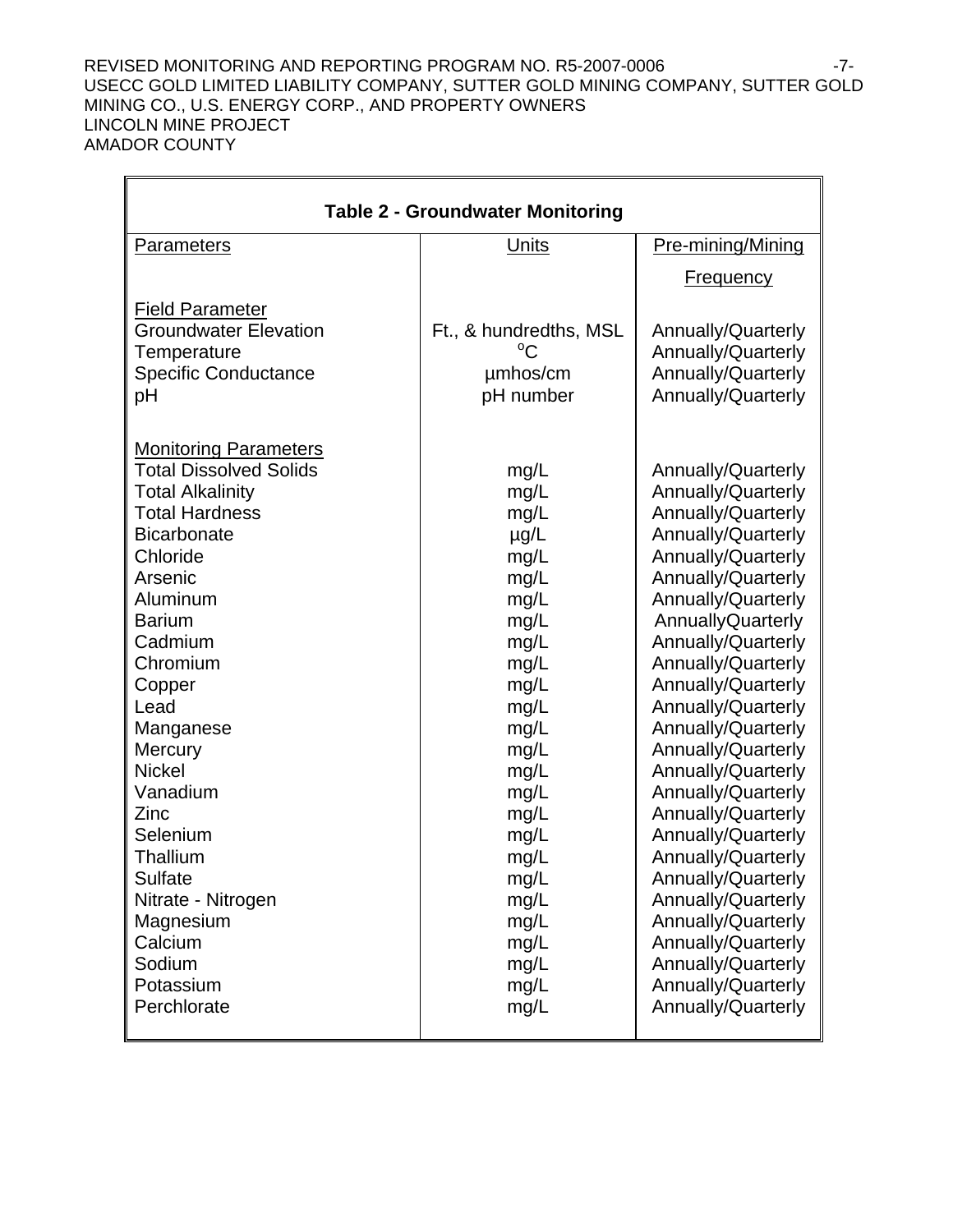REVISED MONITORING AND REPORTING PROGRAM NO. R5-2007-0006 -8- USECC GOLD LIMITED LIABILITY COMPANY, SUTTER GOLD MINING COMPANY, SUTTER GOLD MINING CO., U.S. ENERGY CORP., AND PROPERTY OWNERS LINCOLN MINE PROJECT AMADOR COUNTY

## **3. Unsaturated Zone Monitoring**

Unsaturated zone monitoring systems will be installed before waste is discharged at any Waste Management Unit. The Discharger shall operate and maintain an unsaturated zone detection monitoring system that complies with the applicable provisions of §20415 of Title 27 in accordance with a monitoring plan approved by the Executive Officer. The Discharger shall collect, preserve, and transport samples in accordance with the quality assurance/quality control standards contained in the approved Sample Collection and Analysis Plan.

Unsaturated zone samples shall be collected from the monitoring devices and background monitoring devices of the approved unsaturated zone monitoring system. The collected samples shall be analyzed for the listed constituents in accordance with the methods and frequency specified in Table 3. All monitoring parameters shall be graphed so as to show historical trends at each monitoring point.

The lysimeters shall be checked monthly for liquid and monitoring shall also include the total volume of liquid removed from the system. Unsaturated zone monitoring reports shall be included with the corresponding semiannual groundwater monitoring and shall include an evaluation of potential impacts of the facility on the unsaturated zone and compliance with the Water Quality Protection Standard.

# **4. LCRS Monitoring**

LCRS monitoring shall begin shall begin at least three months prior to discharge of waste to any Waste Management Unit. The LCRS sump shall be inspected quarterly for leachate. Upon detection of leachate in a previously dry LCRS, the Discharger shall immediately collect a grab sample of the leachate and continue to collect grab samples of the leachate at the frequency listed in Table 3. The leachate samples shall be analyzed for the listed constituents in accordance with the methods specified in Table 3.

All LCRSs shall be tested annually to demonstrate operation in conformance with waste discharge requirements. The results of these tests shall be reported to the Board and shall include comparison with earlier tests made under comparable conditions.

# **5. Underground Workings – Stope Block Drain Sumps**

The Stope Block Drain Sumps and mine drains shall be inspected daily for leachate. Samples shall be collected in the underground mine drains and sumps and analyzed for the monitoring parameters in accordance with the methods and frequency specified in Table 3.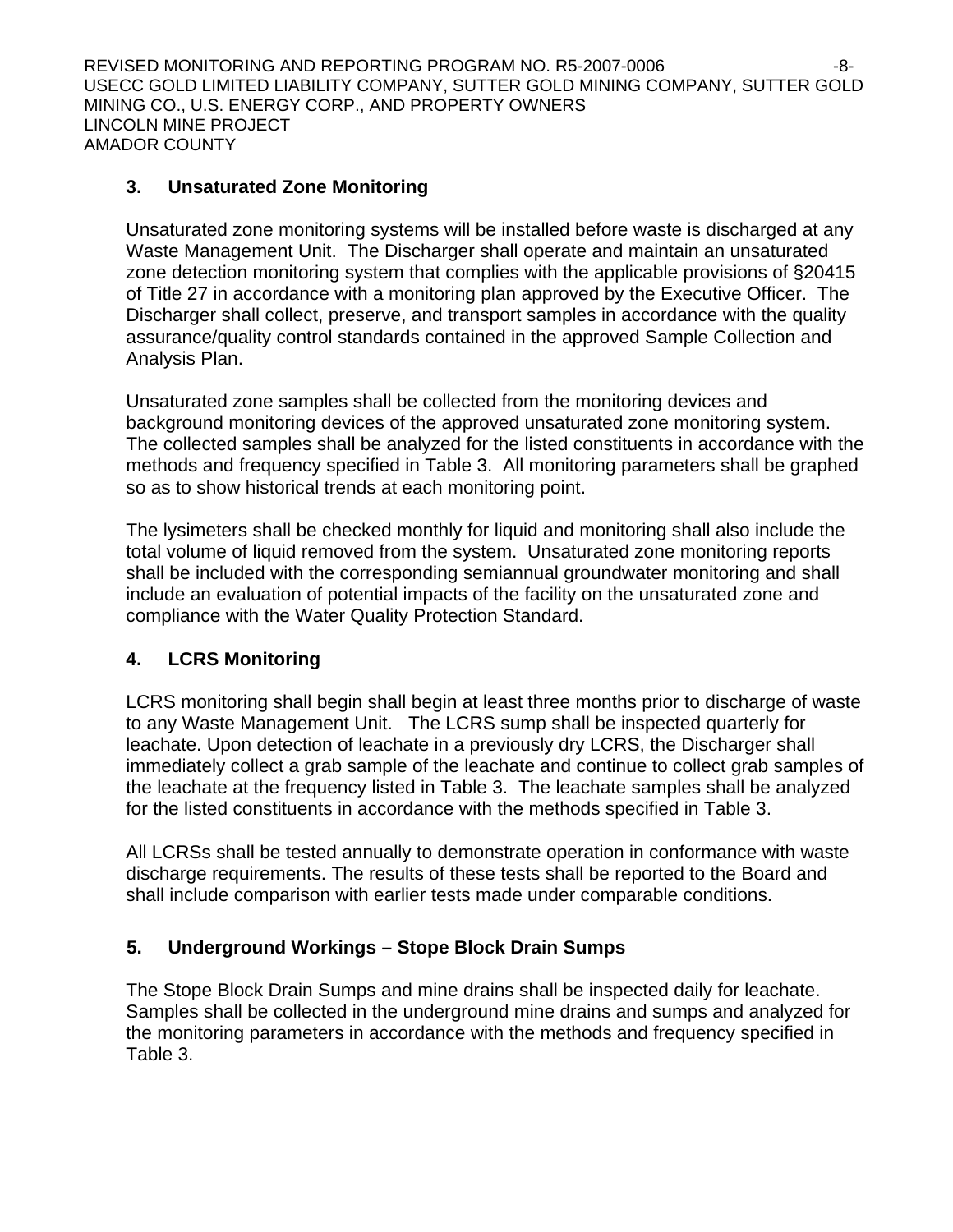REVISED MONITORING AND REPORTING PROGRAM NO. R5-2007-0006 -9- USECC GOLD LIMITED LIABILITY COMPANY, SUTTER GOLD MINING COMPANY, SUTTER GOLD MINING CO., U.S. ENERGY CORP., AND PROPERTY OWNERS LINCOLN MINE PROJECT AMADOR COUNTY

## **6. Surface Water Monitoring**

The Discharger shall install and operate a surface water detection monitoring system where appropriate that complies with the applicable provisions of §20415 of Title 27 and has been approved by the Executive Officer.

For all monitoring points and background monitoring points assigned to surface water detection monitoring, samples shall be collected and analyzed for the monitoring parameters in accordance with the methods and frequency specified in Table 3. All monitoring parameters shall be graphed so as to show historical trends at each sample location.

## **7. Facility Monitoring**

## **a. Facility Inspection**

Annually, prior to the anticipated rainy season, but no later than **30 September**, the Discharger shall conduct an inspection of the facility. The inspection shall assess damage to the drainage control system, groundwater monitoring equipment (including wells, etc.), and shall include the Standard Observations contained in section F.4.f. of Standard Provisions and Reporting Requirements. Any necessary construction, maintenance, or repairs shall be completed by **31 October**. By **15 November** of each year, the Discharger shall submit an annual report describing the results of the inspection and the repair measures implemented, including photographs of the problem and the repairs.

## **b. Storm Events**

The Discharger shall inspect all precipitation, diversion, and drainage facilities for damage **within 7 days** following *major storm events*. Necessary repairs shall be completed **within 30 days** of the inspection. The Discharger shall report any damage and subsequent repairs within 45 days of completion of the repairs, including photographs of the problem and the repairs.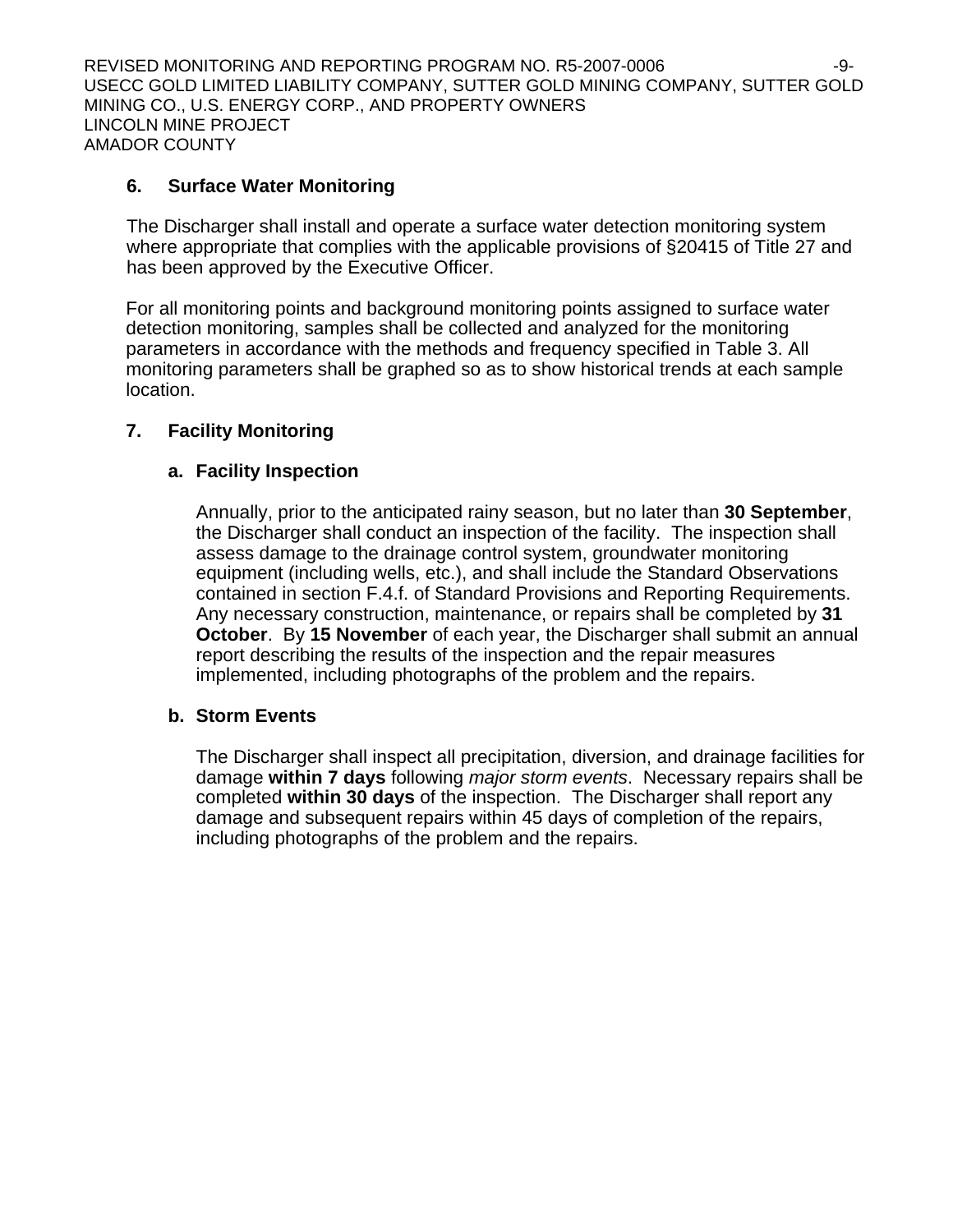REVISED MONITORING AND REPORTING PROGRAM NO. R5-2007-0006 -10-USECC GOLD LIMITED LIABILITY COMPANY, SUTTER GOLD MINING COMPANY, SUTTER GOLD MINING CO., U.S. ENERGY CORP., AND PROPERTY OWNERS LINCOLN MINE PROJECT AMADOR COUNTY

The Discharger shall implement the above monitoring program on the effective date of this Order. The transmittal letter accompanying monitoring reports submitted under this Order shall, as required under the Standard Provisions (*Provision 5, General Requirements, REPORTING REQUIREMENTS*), contain a statement by the discharger, or the discharger's authorized agent, under penalty of perjury, that to the best of the signer's knowledge the report is true, accurate and complete.

Ordered by: \_\_\_\_\_\_\_\_\_\_\_\_\_\_\_\_\_\_\_\_\_\_\_\_\_\_\_\_\_\_\_\_\_\_

PAMELA C. CREEDON, Executive Officer

20 April 2010

**Date Date Date**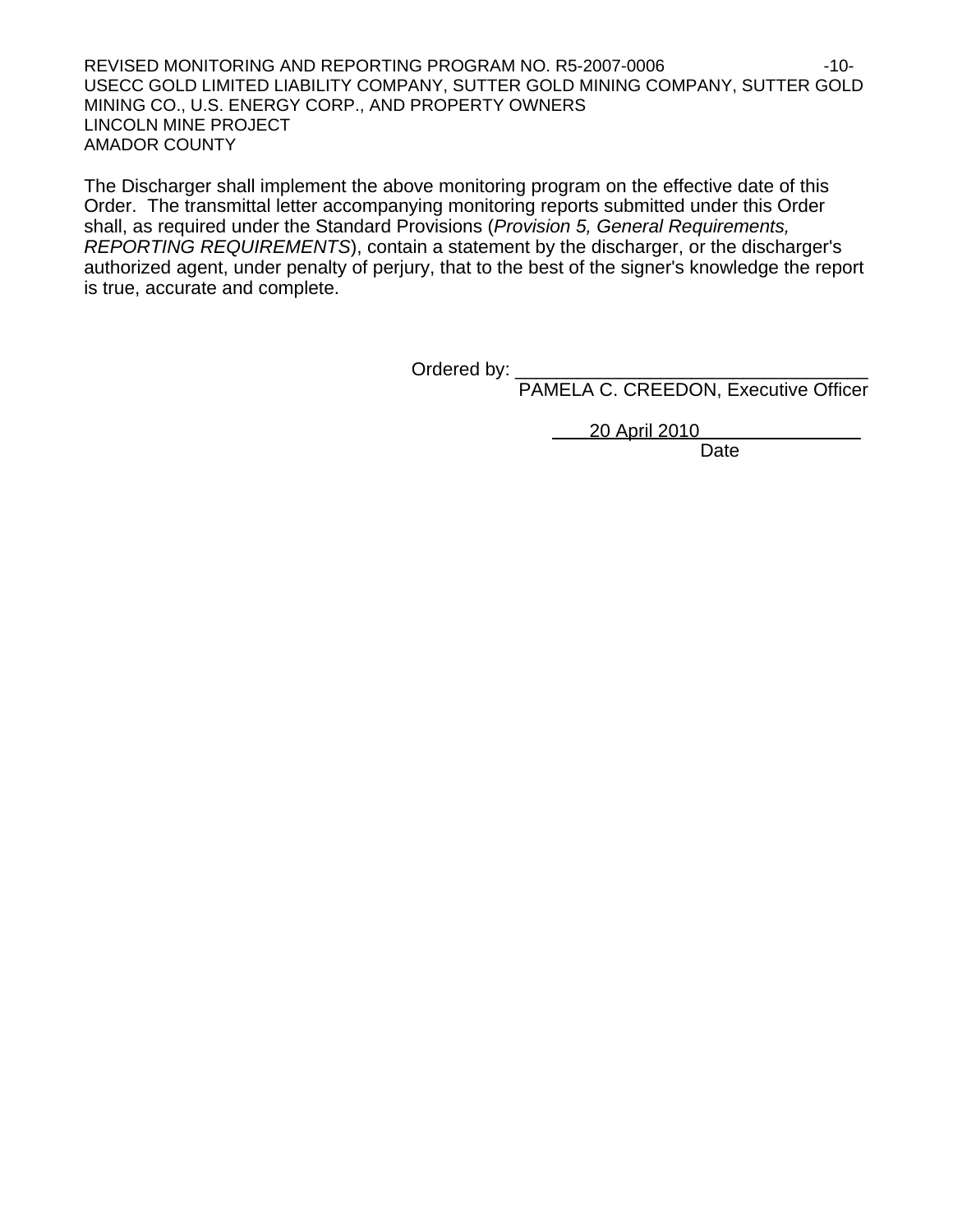#### REVISED MONITORING AND REPORTING PROGRAM NO. R5-2007-0006 -11-USECC GOLD LIMITED LIABILITY COMPANY, SUTTER GOLD MINING COMPANY, SUTTER GOLD MINING CO., U.S. ENERGY CORP., AND PROPERTY OWNERS LINCOLN MINE PROJECT AMADOR COUNTY

| Table 3- Leachate and Unsaturated Zone Monitoring |               |                  |  |
|---------------------------------------------------|---------------|------------------|--|
| <b>Parameters</b>                                 | Units         | <b>Frequency</b> |  |
| <b>Field Parameter</b>                            |               |                  |  |
| <b>Flow Rate</b>                                  | gallons/month | Quarterly        |  |
| Temperature                                       | $^{\circ}C$   | Quarterly        |  |
| <b>Specific Conductance</b>                       | umhos/cm      | Quarterly        |  |
| pH                                                | pH number     | Quarterly        |  |
|                                                   |               |                  |  |
| <b>Monitoring Parameters</b>                      |               |                  |  |
| <b>Total Dissolved Solids</b>                     | mg/L          | Quarterly        |  |
| <b>Total Alkalinity</b>                           | mg/L          | Quarterly        |  |
| <b>Total Hardness</b>                             | mg/L          | Quarterly        |  |
| <b>Bicarbonate</b>                                | $\mu$ g/L     | Quarterly        |  |
| Chloride                                          | mg/L          | Quarterly        |  |
| Arsenic*                                          | mg/L          | Quarterly        |  |
| Aluminum                                          | mg/L          | Quarterly        |  |
| Barium*                                           | mg/L          | Quarterly        |  |
| Cadmium*                                          | mg/L          | Quarterly        |  |
| Chromium*                                         | mg/L          | Quarterly        |  |
| Copper*                                           | mg/L          | Quarterly        |  |
| Lead*                                             | mg/L          | Quarterly        |  |
| Manganese                                         | mg/L          | Quarterly        |  |
| Mercury*                                          | mg/L          | Quarterly        |  |
| Nickel*                                           | mg/L          | Quarterly        |  |
| Vanadium*                                         | mg/L          | Quarterly        |  |
| Zinc*                                             | mg/L          | Quarterly        |  |
| Selenium*                                         | mg/L          | Quarterly        |  |
| Thallium*                                         | mg/L          | Quarterly        |  |
| <b>Sulfate</b>                                    | mg/L          | Quarterly        |  |
| Nitrate - Nitrogen                                | mg/L          | Quarterly        |  |
| Magnesium                                         | mg/L          | Quarterly        |  |
| Calcium                                           | mg/L          | Quarterly        |  |
| Sodium                                            | mg/L          | Quarterly        |  |
| Potassium                                         | mg/L          | Quarterly        |  |
| Perchlorate                                       | mg/L          | Quarterly        |  |
|                                                   |               |                  |  |

\* - Use analysis referenced in Table 4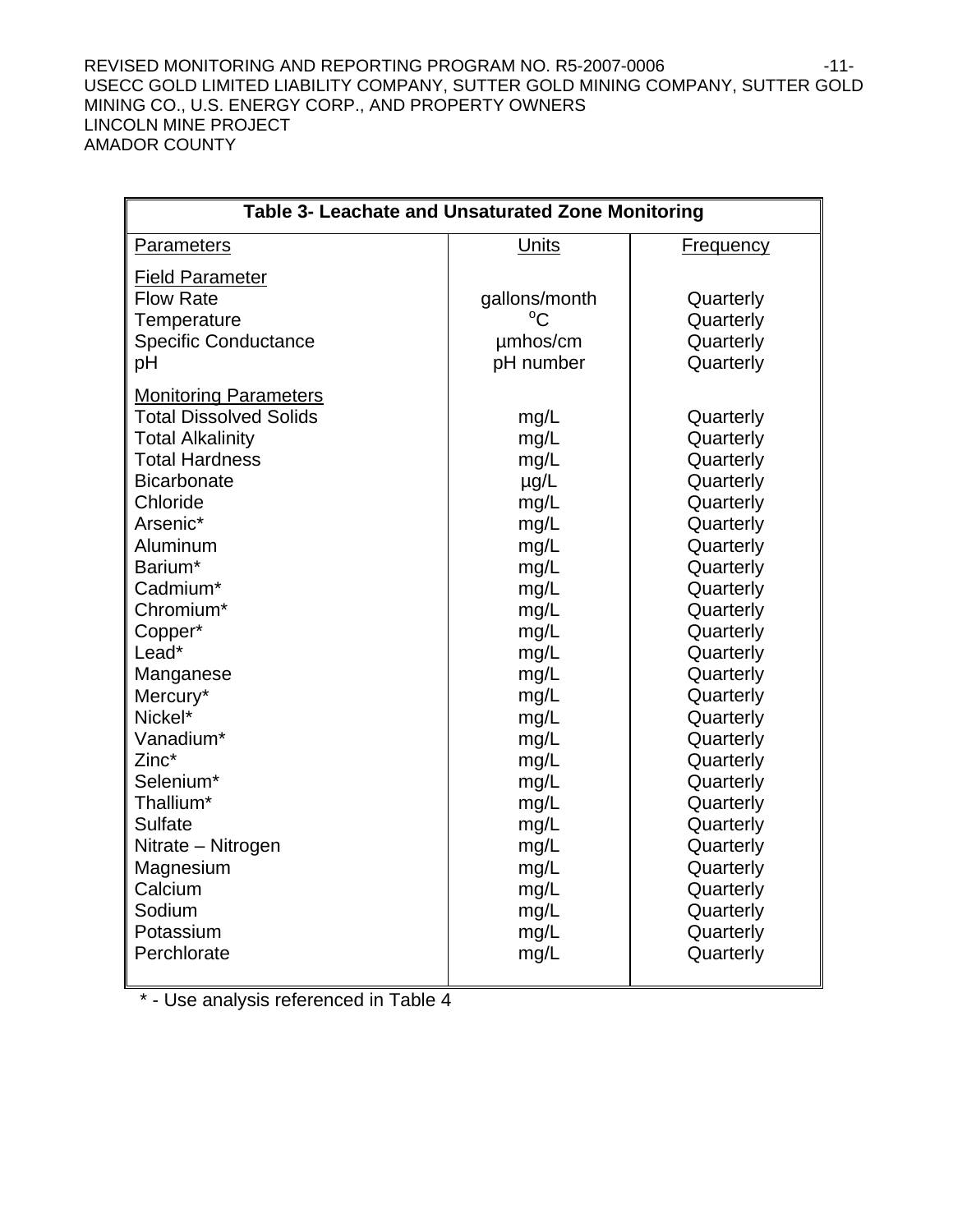REVISED MONITORING AND REPORTING PROGRAM NO. R5-2007-0006 -12-USECC GOLD LIMITED LIABILITY COMPANY, SUTTER GOLD MINING COMPANY, SUTTER GOLD MINING CO., U.S. ENERGY CORP., AND PROPERTY OWNERS LINCOLN MINE PROJECT AMADOR COUNTY

| Table 4 – Specific Metals Analysis |                           |  |  |  |
|------------------------------------|---------------------------|--|--|--|
| Arsenic                            | USEPA Method 7062         |  |  |  |
| Barium                             | USEPA Method 6010B        |  |  |  |
| Cadmium                            | USEPA Method 7131A        |  |  |  |
| Chromium                           | USEPA Method 6010B        |  |  |  |
| Copper                             | <b>USEPA Method 6010B</b> |  |  |  |
| Lead                               | USEPA Method 7421         |  |  |  |
| <b>Mercury</b>                     | USEPA Method 7471A        |  |  |  |
| <b>Nickel</b>                      | <b>USEPA Method 7521</b>  |  |  |  |
| Selenium                           | <b>USEPA Method 7742</b>  |  |  |  |
| Thallium                           | <b>USEPA Method 7841</b>  |  |  |  |
| Vanadium                           | <b>USEPA Method 6010B</b> |  |  |  |
| Zinc                               | USEPA Method 6010B        |  |  |  |
|                                    |                           |  |  |  |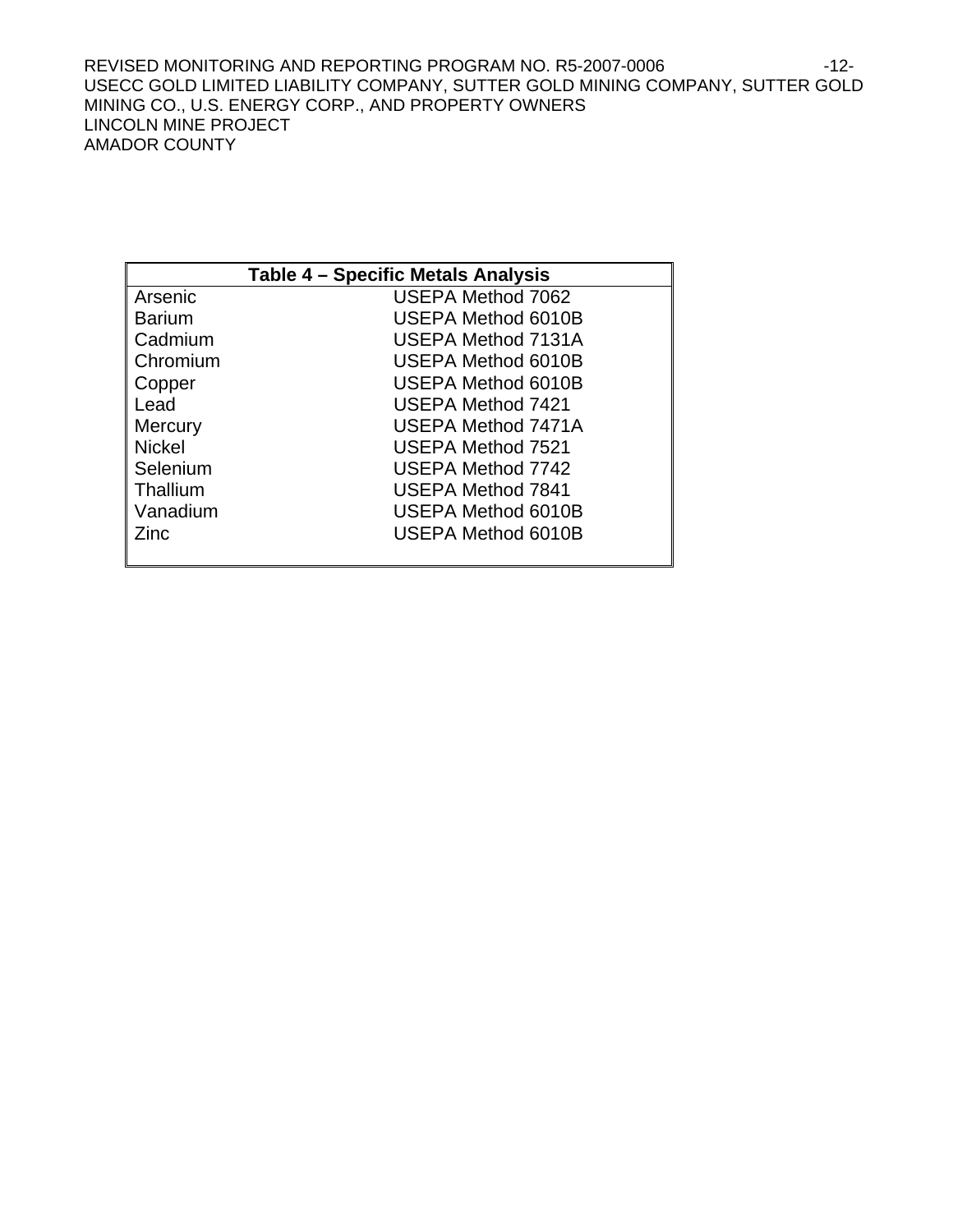#### REVISED MONITORING AND REPORTING PROGRAM NO. R5-2007-0006 -13-USECC GOLD LIMITED LIABILITY COMPANY, SUTTER GOLD MINING COMPANY, SUTTER GOLD MINING CO., U.S. ENERGY CORP., AND PROPERTY OWNERS LINCOLN MINE PROJECT AMADOR COUNTY

| <b>Table 5. INTRA-WELL CONCENTRATION LIMITS</b><br>for WASTE ROCK PILE WELLS |              |               |               |               |  |  |  |
|------------------------------------------------------------------------------|--------------|---------------|---------------|---------------|--|--|--|
| Parameters                                                                   | <b>Units</b> | WRP-MW-A      | WRP-MW-B      | WRP-MW-D      |  |  |  |
| <b>Specific Conductance</b>                                                  | uhmos/cm     | 834.9         | 986.6         | 599.8         |  |  |  |
| pH                                                                           | units        | $6.38 - 8.00$ | $4.92 - 9.23$ | $6.60 - 7.46$ |  |  |  |
| <b>Total Dissolved Solids</b>                                                | mg/l         | 517.8         | 710.5         | 417.9         |  |  |  |
| <b>Total Alkalinity</b><br>300.5<br>283.2<br>232.7<br>mg/l                   |              |               |               |               |  |  |  |
| <b>Bicarbonate</b>                                                           | mg/l         | 300.5         | 283.2         | 232.7         |  |  |  |
| Chloride                                                                     | mg/l         | 15.44         | 16.02         | 11.38         |  |  |  |
| Arsenic                                                                      | ug/l         | 30.12         | 5.36          | 7.75          |  |  |  |
| Aluminum                                                                     | mg/l         | 0.19          | 0.05          | 0.05          |  |  |  |
| <b>Barium</b>                                                                | mg/l         | 0.049         | 0.037         | 0.017         |  |  |  |
| Cadmium                                                                      | ug/l         | 1.0           | 1.0           | 1.0           |  |  |  |
| Chromium                                                                     | ug/l         | 3.0           | 3.0           | 3.0           |  |  |  |
| Copper                                                                       | mg/l         | 0.0022        | 0.002         | 0.002         |  |  |  |
| Lead                                                                         | ug/l         | 1.0           | 1.0           | 1.0           |  |  |  |
| Manganese                                                                    | mg/l         | 0.13          | 2.57          | 0.36          |  |  |  |
| <b>Mercury</b>                                                               | ug/l         | 0.2           | 0.2           | 0.2           |  |  |  |
| <b>Nickel</b>                                                                | ug/l         | 5.76          | 71.04         | 3.92          |  |  |  |
| Vanadium                                                                     | ug/l         | 4.8           | 3.3           | 3.0           |  |  |  |
| Zinc                                                                         | mg/l         | 0.063         | 0.005         | 0.0082        |  |  |  |
| Selenium                                                                     | ug/l         | 7.915         | 5.8           | 2.0           |  |  |  |
| Thallium                                                                     | ug/l         | 1.0           | 1.0           | 1.0           |  |  |  |
| <b>Sulfate</b>                                                               | mg/l         | 181.4         | 295.9         | 70.85         |  |  |  |
| Nitrate - Nitrogen                                                           | mg/l         | 8.9           | 0.1           | 0.1           |  |  |  |
| Perchlorate<br>4.0<br>4.0<br>4.0<br>ug/l                                     |              |               |               |               |  |  |  |